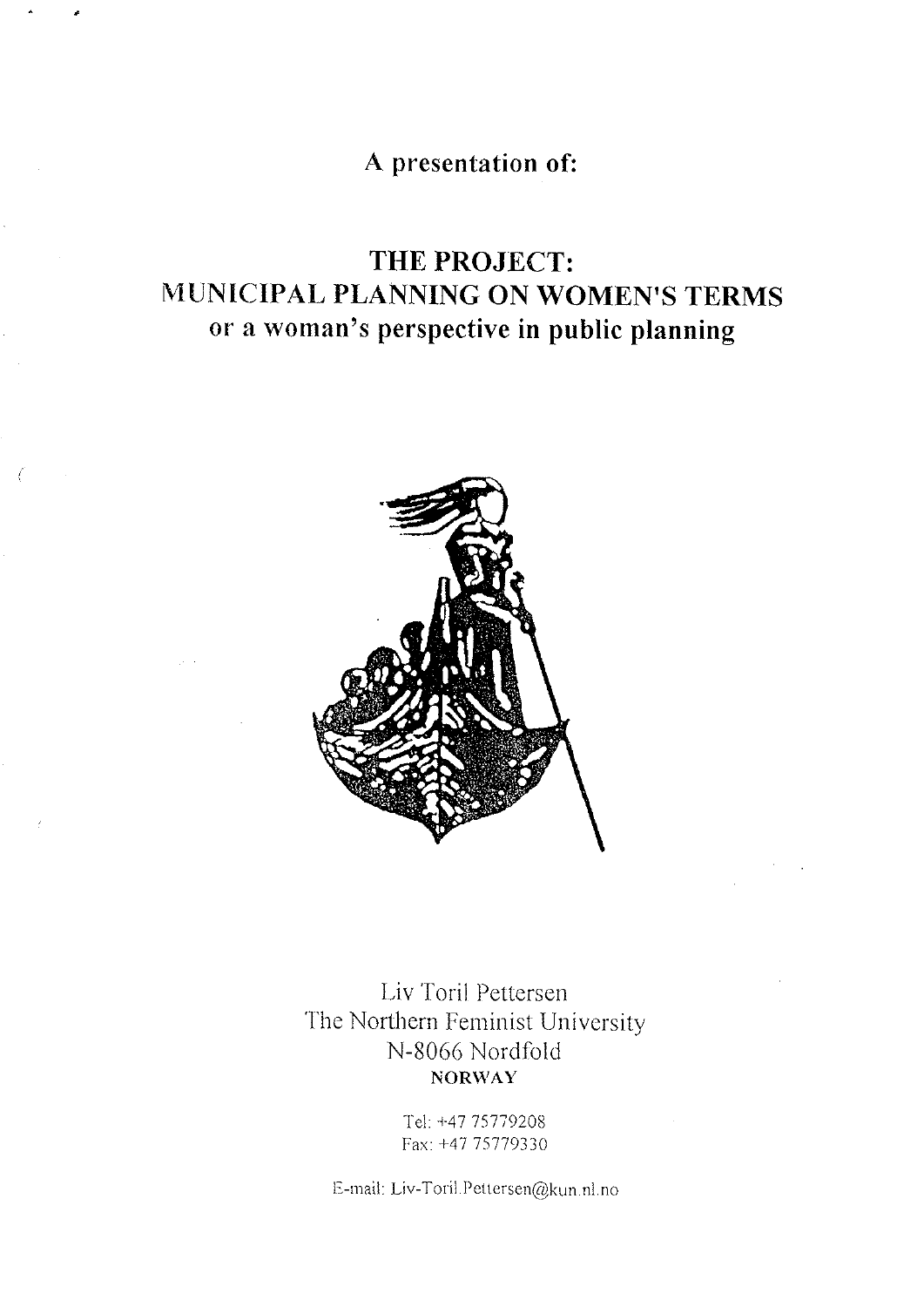## THE PROJECT: **MUNICIPAL PLANNING ON WOMEN'S TERMS** - or a woman's perspective in public planning

Woman are greatly under-represented in politcal bodies and municipal and county planning departments. An important goal therefore is to get more woman involved in public planning.

In Norway, the Ministry of Environment is responsible for local and regional planning. In 1989, the Ministry initiated a 3-year experimental programme, "Municipal planning on women's terms".

The direct reasons was that:

- $\mathbf{L}$ The Ministry had to prepare a plan to promote equality between men and women within its own area of responsibility.
- Local planning needed a "vitamin injection".  $\tilde{c}$
- $\mathbb{R}^2$ Local planning needed to be more democratic.

The project was carried out in collaboration with the Ministry of Local Government and Labour, the Ministry of Fisheries, the Ministry of Industry, the Ministry of Agriculture and the Norwegian Association of Local Authorities.

Representatives of these six organizations comprise a central steering group with responsibility for defining the essential frameworks of the project and for managing funds.

The programme was implemented in six small rural municipalities.

### The objective was three-fold:

- $\mathbf{I}$ To learn more about women's values and needs, and develop models for incorporating these into the municipal master plans.
- $\overline{2}$ . To prepare municipal master plans with a stronger women's perspective on the residential environment, economic policy, employment policy, and health and welfare policy.
- Ň To communicate the knowledge obtained through the project to other municipalities.

The project emphasized that woman should take an active part in the planning process. The six municipalities undertook by political decision to establish planning processes which would ensure that the woman's perspective would be properly reflected in the municipal plans.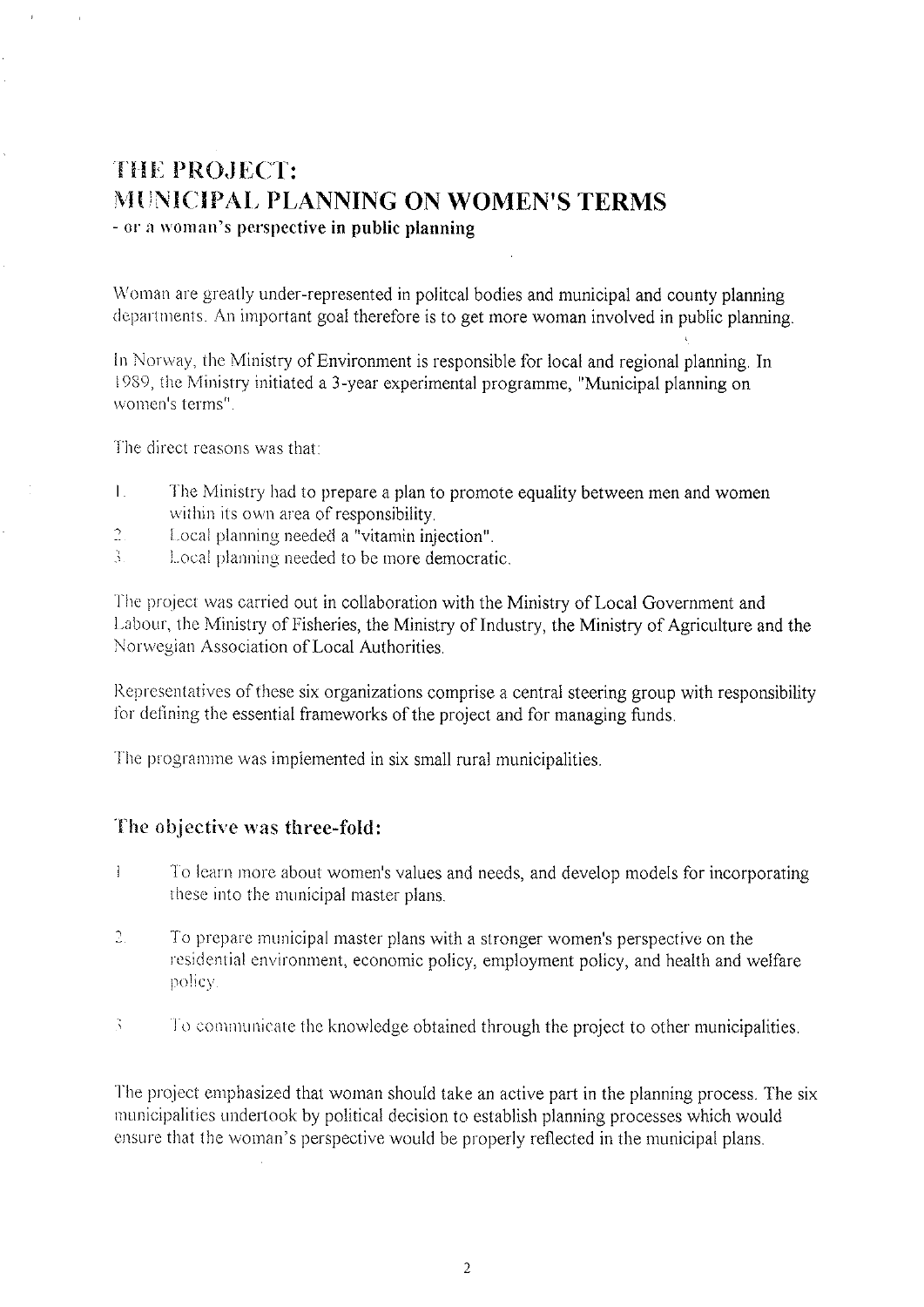### How to work for a woman's perspective

- $\mathcal{G}$ All the municipalities had to establish a project group headed by a woman, and all subgroups appointed in connection with the project had to contain a majority of women.
- $\dot{\mathcal{Z}}$ The mayor or the chief municipal executive had to chair the project. This was a woman in four of the six municipalities.
- $\frac{1}{2}$ A national team of experts was established to advise on the local efforts, and evaluate the results.
- $\hat{R}$ The local project work had the same status as the work on the plans for other municipal sectors.
- $\ddot{\mathrm{z}}$ The process followed the pattern used for strategic planning.
- $\psi_{\rm s}$ The methods were untraditional in a local planning context. Emphasis was placed on working from below upwards, with widespread mobilization and participation of the "grass-root" population. New methods included creative problem-solving sessions and use of work books.

### Mobilizing methods:

- distribution of information material to all families in the municipality, and systematic use of local newspapers.

- telephone calls to prominente women, to motivate them to participate in an open meeting and to make such call a call to another ten woman themselves.

- face to face contact with prominent persons such as the administrative heads of the different sectors, poloticans etc. and also house-to-house visits.

- establishment of networks between local organizations, for problem solving and implementing proposed measures.

- Mobilizing the public for special tasks, after which it is much easier to mobilize for general support.

- Mobilizing people to do something they are skilled in doing.

- Mobilizing «burning souls». Every local community has some people who are eager to engage themselves in a social situation. An important part of the mobilizing process is to contact such persons at an early stage and motivate them to join the process.